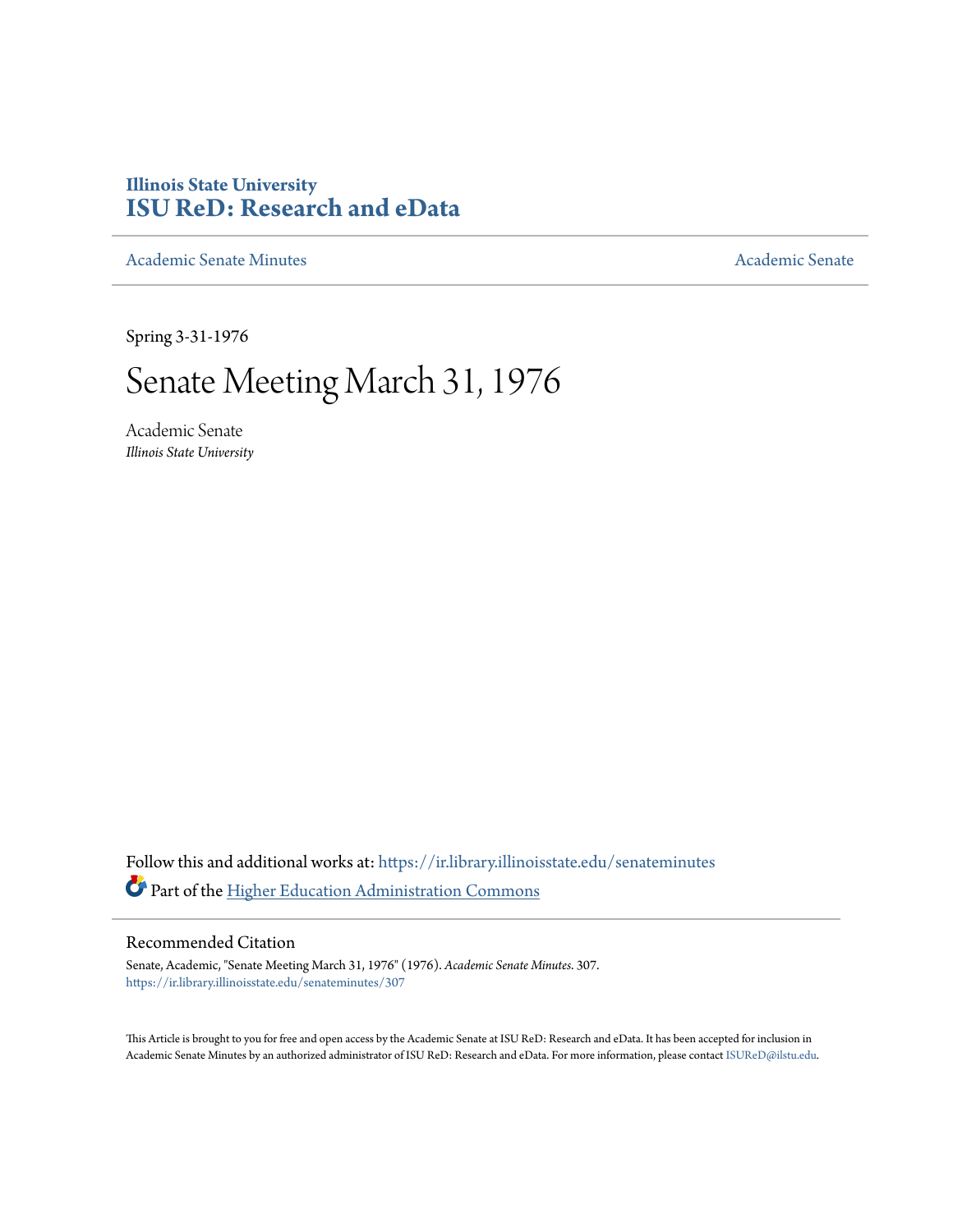#### ACADEMIC SENATE MINUTES (Not Approved by the Academic Senate)

March 31, 1976

)

Volume VII, No. 14

Contents

Call to Order

Seating of Senator

Roll Call

Approval of Minutes

Chairperson's Remarks

Administrators' Remarks

Remarks of Student Association President

Memorial Statement: George Canning

Establishment of Cooperative AFROTC Program

Constitutional Amendment Re Civil Service Participation in Governance

Revisions in Ethics Committee Procedures

FAC Proposed Policies re Definition of Emeriti Faculty and University Hiring of Its Own Graduates

Revised Vice President for Business and Finance Search Committee Procedures

Committee Reports

Communications

Adjournment

Meetings of the Academic Senate are open to members of the University community. Persons attending the meetings may participate in discussion with the consent of the Senate.

Persons desiring to bring items to the attention of the Senate may do so by contacting any member of the Senate.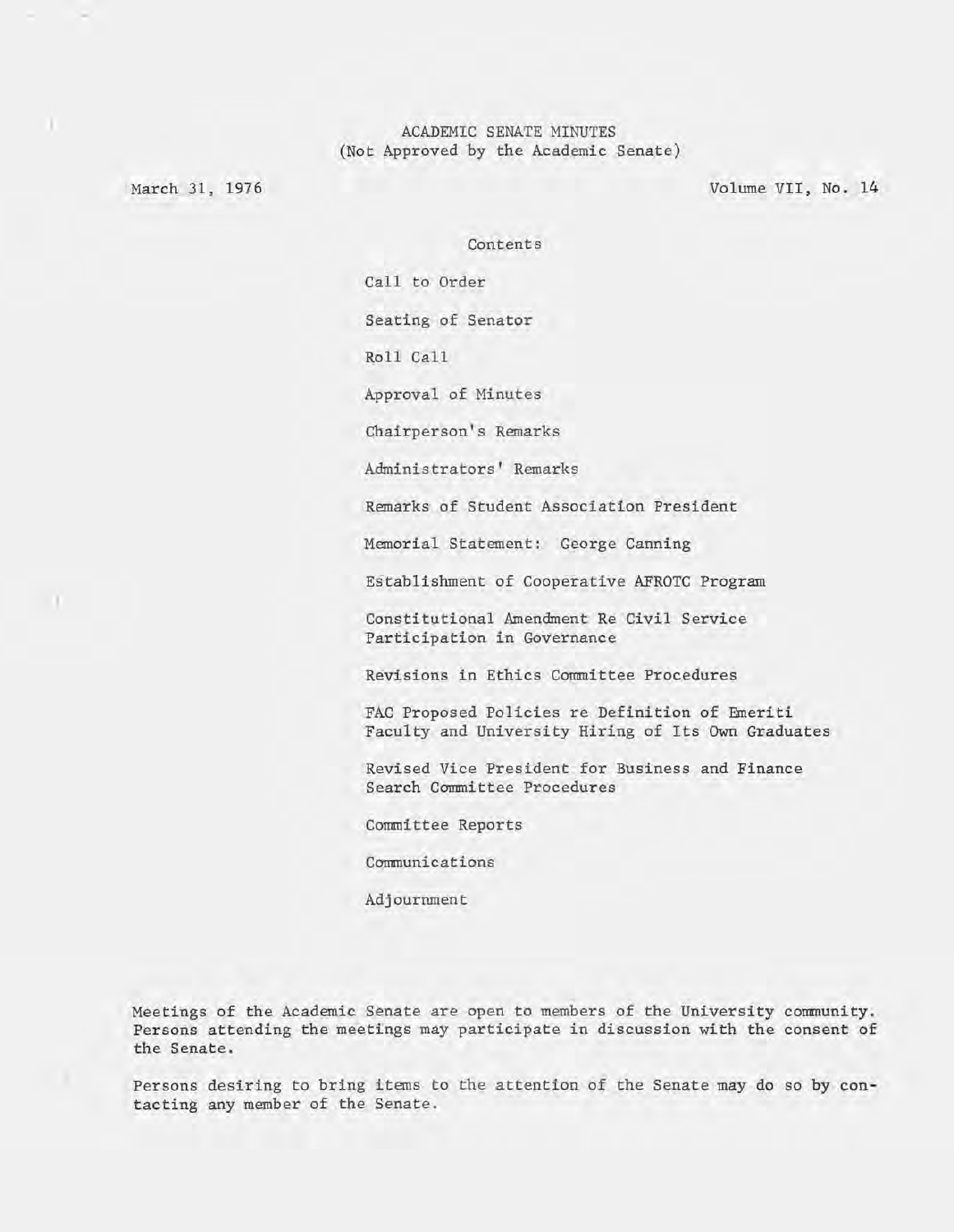#### Call to Order

Chairperson Cohen called the meeting to order at 7:00 p.m. in Stevenson 401.

#### Seating of Senator

Chairperson Cohen welcomed Byron Tuggle, Student Association President, to the Senate.

#### Roll Call

Mr. Boaz called the roll and reported a quorum to be present.

#### Approval of Minutes

The minutes of the February 25, 1976 meeting were presented for approval. Chairperson Cohen reported that in the implementation document for the ASPT policy, the date of the departmental FSC election should be April 30, not April 1 as stated. A motion (Quane, Law) to approve the minutes as corrected was approved.

The minutes of the March 17, 1976 meeting were presented for approval. Chairperson Cohen reported that in the Student Election Results listed in the appendix the name of Tony Basile (702 votes) had been omitted from the on-campus runners-up. A motion (Carroll, Merriman) to approve the minutes as corrected was approved.

#### Chairperson's Remarks

Chairperson Cohen indicated his desire to set up a committee to look at the external committee structure of the Academic Senate. This committee would be comprised of the five internal standing committee chairpersons (excluding the Budget Committee chairperson) plus 5 non-Senators. The committee would report no later than October 31, 1976. Mr. Cohen asked for a sense of the Senate regarding the establishment of such a committee. A motion (Tarrant, Law) to form a committee on committees was made. The scope of the committee was questioned. Mr. Cohen said he had no limitations in mind. Mr. Tarrant said the committee on committees could approve some committees or eliminate some; the field would be wide open. The motion carried on a voice vote.

Chairperson Cohen reported that after six years as temporary parliamentarian Stan Rives has asked to be relieved of this duty. Mr. Cohen reported that Senator Gordon had agreed to serve as parliamentarian.

Chairperson Cohen presented the following resolution to the Senate:

The Academic Senate of Illinois State University, assembled on March 31, 1976, hereby extends to James Hanrath its deep gratitude for his contributions as Vice Chairperson of the Senate.

Through his tireless efforts Mr. Hanrach added immeasurably to the position of Vice Chairperson. His diligence in dealing

VII, 143

VII, 142

VII, 144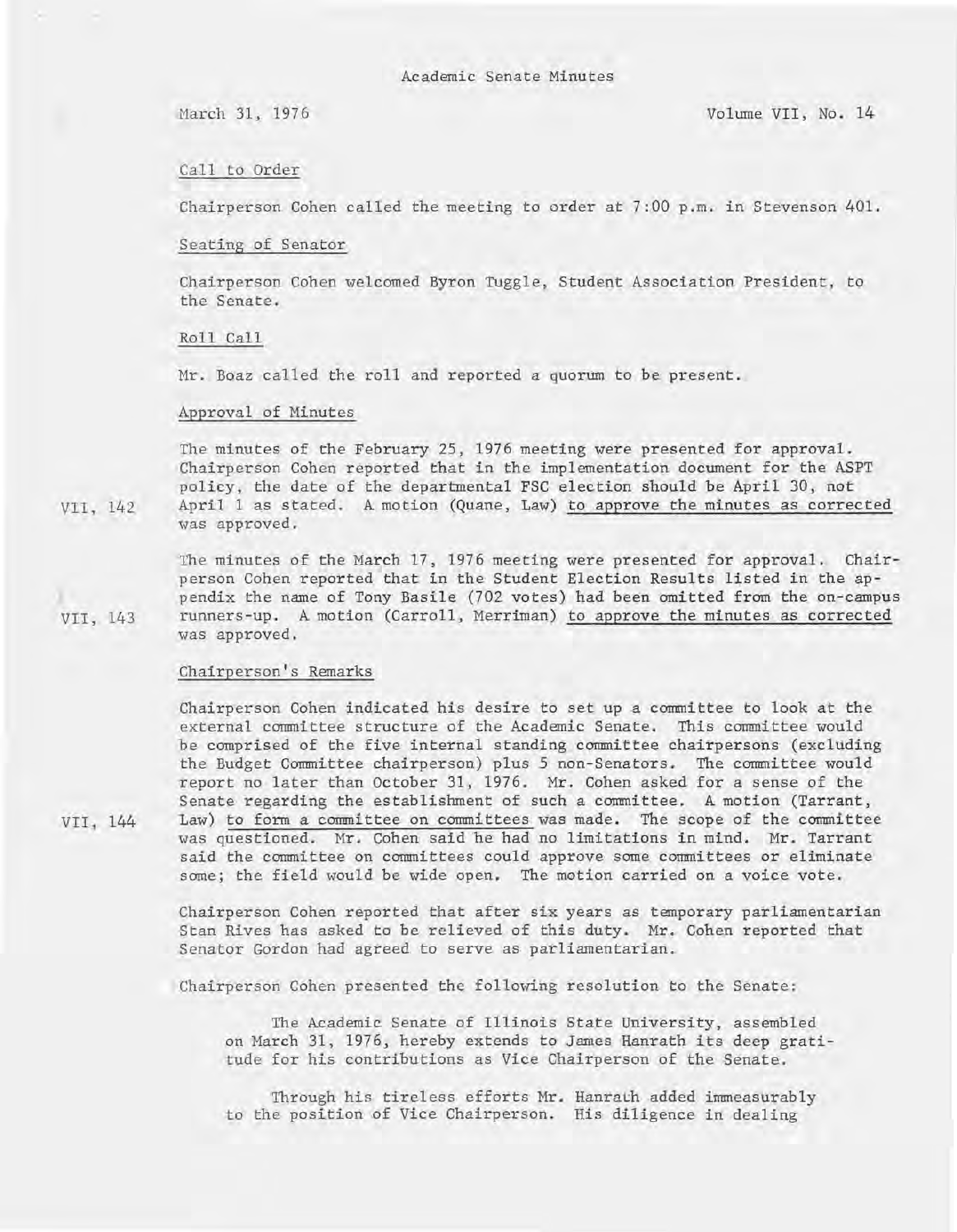with the myriad responsibilities of the position is greatly appreciated by the Academic Senate.

VII, 145

A motion (Tarrant, Gordon) to approve the resolution carried unanimously.

Chairperson Cohen presented the following resolution to the Senate:

The Academic Senate of Illinois State University, assembled on March 31, 1976, hereby extends to John Sullivan its deep gratitude for his contributions as Vice Chairperson.

Mr. Sullivan assumed the Vice Chairpersonship in the closing days of the Senate term. He quickly acclimatized himself to the duties and responsibilities of the position and was able to maintain the high standards established by his predecessors. For his dedicated service the Academic Senate thanks Mr. Sullivan.

VII, 146 A motion (Kruse, Budig) to approve the resolution carried unanimously.

Chairperson Cohen presented the following resolution to the Senate:

The Academic Senate of Illinois State University, assembled on March 31, 1976, hereby extends to W. Laurance Quane its deepest expression of gratitude for chairing the Academic Senate during 1975-76.

Dr. Quane efficiently and effectively directed the Senate's consideration of many significant issues. During his chairpersonship, the Academic Senate addressed itself to revisions in the appointment, promotion, salary, and tenure policy; dealt positively with the rights of temporary faculty; successfully resolved several key governance questions; established and revised significant University policies concerning affirmative action; and established the means for better input into the budgetary process.

For this sound leadership, the Academic Senate is grateful.

VII, 147 A motion (Merriman, Tarrant) to approve the resolution carried unanimously. Mr. Cohen also presented Mr. Quane with a plaque in appreciation of his service as chairperson of the Senate.

#### Administrators' Remarks

Provost Horner reported no significant developments had occurred in the external budget situation. Efforts are continuing to get some additional funding for additional salary increases, staffing of the new library, and new and expanded program requests. He reported that the Budget Team is now engaged in getting a close estimate of the personal services commitment for next year.

Dr. Gimsky reported that the Rites of Spring has been scheduled for Friday, April 30 from 3 p.m. to 9 p.m., the date and time recommended by the student committee. Although a certain degree of interference with classes is likely to occur, efforts have been made to minimize interference with the academic program. Dr. Gamsky reported that he had wanted to give Senators a chance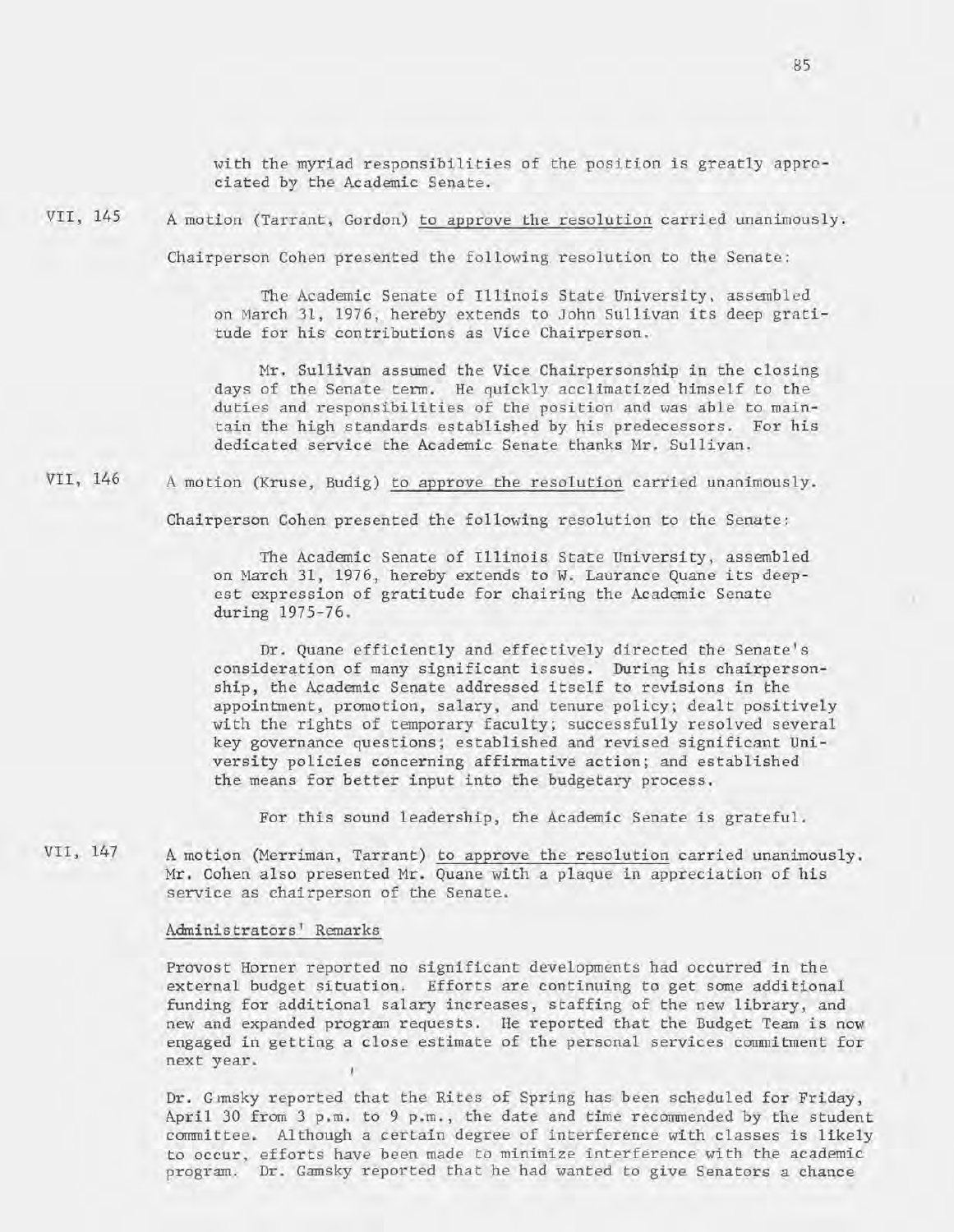to raise questions about the scheduled event. He reported that no formal action by the Senate was necessary. (See appendix)

#### Remarks of the Student Association President

There were no Student Association President's remarks.

#### Memorial Statement: George Canning

Ms. McMahan read the following memorial statement into the record:

The death of Professor George Canning has left sadness in the hearts of all who knew him. Colleagues and students alike benefitted from his fine, creative teaching, for he shared his understanding of literature with all of us. His sensitivity and gentleness made him a rare and valuable man, one who cannot be replaced in our affections. We deeply miss him and mourn our loss.

#### INFORMATION ITEMS:

#### 1. Establishment of Cooperative AFROTC Program

Mr. Parr brought in no recommendation from the Academic Affairs Committee on the proposal. During the discussion, Messrs. Jabker, Horner, and Budig answered questions regarding the proposal. The main issue was identified as: is ISU willing to join with the University of Illinois in a cooperative AFROTC program which is voluntary in nature and open to males and females. The earliest implementation date is Fall of 1977, because there is a sixweek summer session that is a prerequisite for entry into the program. Entrance requirement into the two-year program would be a GPA of 2.0 on a 4.0 scale. The six-week summer program is paramilitary in nature. Courses taught during the regular semester are taught by military instructors. The University would be making no payments to participate in the program. A student may withdraw from the program at any time before commissioning without obligation to serve in the Air Force. In fact, there are more graduates of the AFROTC programs than are needed by the Air Force. There are two types of aid for students: one is a straight stipend of \$100 per month. The other is for tuition, laboratory fees, and reimbursement for textbooks which is available for 20 months. Financial aid in the two-year is based on the cumulative grade point, an interview, and the needs of the Air Force. Mr. Jabker could not specifically answer how many students are interested in the program but he thought the number would be small. Students in the program would be regular ISU students who would go to the University of Illinois for the AFROTC classes on certain weekday afternoons. Women are eligible for participation in the program except that women are precluded from combat roles which includes being a pilot. Provost Horner noted that there is no commitment at this time that the University will provide transportation to the University of Illinois but that if a sufficient number of students enroll an instructor would come to this campus, in which case the University would provide a classroom. There is no plan for ISU to become administratively involved in the program. The Air Force has no intention of getting into the content of degree programs offered by the University. Mr. Hicklin pointed out that the Senate should consider those students who would like to have this option.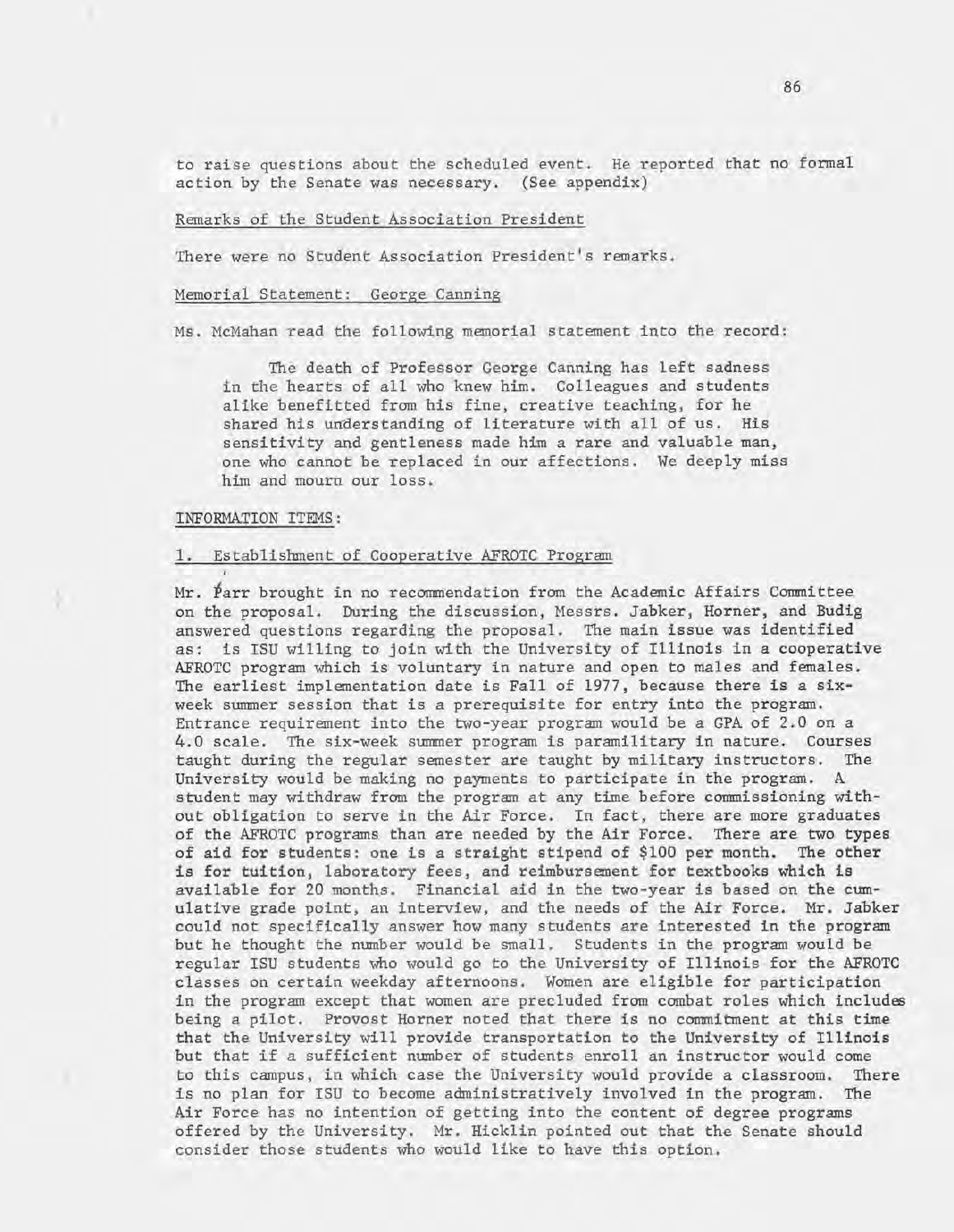### 2. Constitutional Amendment Re Civil Service Participation in Governance

Mr. Law reported for the Rules Committee. He said the proposed amendment has been passed unanimously. President Budig stated that he strongly supported the amendment as did the civil service leadership.

#### 3. Revisions in Ethics Committee Procedures

Chairperson Cohen turned the gavel over to the Vice Chairperson, Lance Carlile. Mr. Smith introduced the proposal of the Faculty Affairs Committee. On behalf of the Faculty Affairs Committee Mr. Smith submitted and explained five proposals for revision of the Ethics Committee procedures. Mr. Cohen presented a further amendment to the Faculty Affairs Committee proposal stating that his amendment proposes an additional step to the procedure allowing the Chair to consult with others and allowing an additional appeal procedure in cases where the Chair seeks such consultation. A motion (Cohen, Carroll) to move that the first proposal as amended by Mr. Cohen be moved to action item stage was made. The motion carried by the required 2/3 majority on a show of hands. Mr. Cohen moved, and Mr. Rhodes seconded, the addition in Section A of the Ethics Committee procedures of a second paragraph which shall read as follows:

"A Professional Ethics Committee shall be appointed only after the following have been completed: 1) The allegations made by the complainant must be based upon the citation of specific sections of the Code of Ethics. 2) A meeting of the complainant, the accused and the Chairperson of the Academic Senate is held to determine if the situation can be settled amicably. If an amicable solution cannot be reached, . and the facts of the situation warrant, a committee must be appointed. If there is no disagreement as to whether the facts of the situation do or do not warrant the appointment of an ethics committee, the matter can be appealed to a faculty committee composed of the Chairperson of the Senate, the Secretary of the Senate and the liaison person to the Faculty Affairs Committee. 3) If in the judgment of the Chairperson of the Senate the complaint is ambiguous, the Chairperson of the Senate may institute the appeals board in step #2 to act in an advisory capacity to the chair as to whether step #1 be instituted. In that case the Provost, Chairperson of the Academic Freedom and Tenure Committee and the Chairperson of the Faculty Grievance Committee may be constituted as an appeals board under step #2.

Mr. Tarrant proposed as an amendment still another step to the process under consideration, namely that "if the party or parties are still in disagreement, an ethics committee shall be formed." The motion died for lack of a second.

VII, 150 A further amendment was advanced by Mr. Gordon, seconded by Mr. Tarrant, to the effect that "If in the judgment of the Chairperson of the Senate, the facts do not warrant the appointment of an ethics committee the matter can be appealed to the faculty members of the Executive Committee of the Senate with the Chairperson presiding but not voting." This amendment was defeated on a voice vote.

The Cohen motion was approved, with Mr. Wilson abstaining.

VII, 148

VII, 149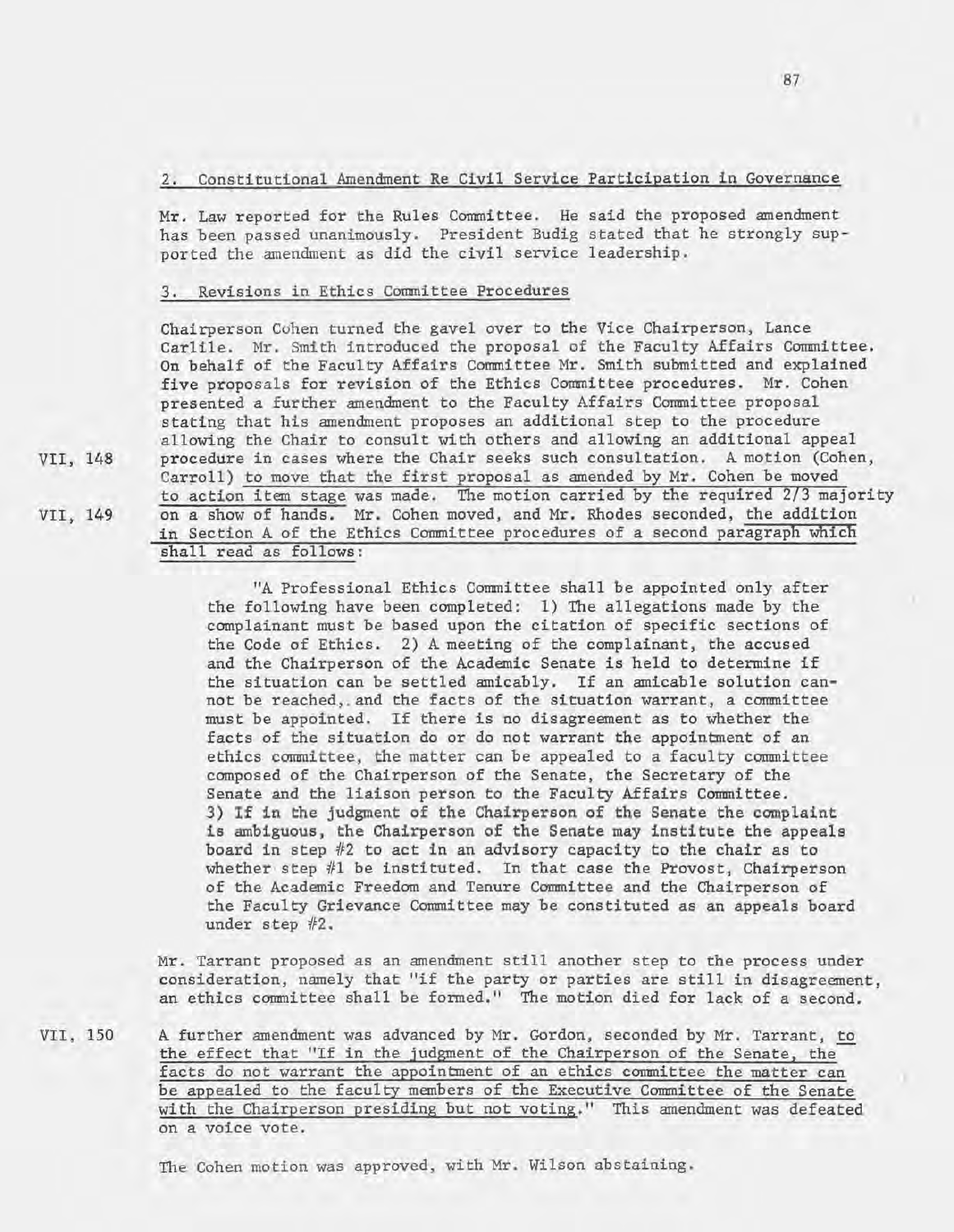#### 4. FAC Proposed Policies re Definition of Emeriti Faculty and University Hiring of Its Own Graduates

Mr. Smith brought forward from the Faculty Affairs Committee the policy statement concerning emeriti faculty that upon approval would be sent to the Secretary of the University for inclusion in the Policy Handbook. After discussion the Faculty Affairs Committee accepted a revised statement suggested by Ms. McMahan as follows:

Tenured faculty members on continuing appointment who retire while still employed at Illinois State University shall be accorded the privilege of retaining their professorial title after retirement with the added designation of the word "emeritus" or "emerita."

Several questions were raised concerning the policy statement on inbreeding. Among them were: Is the policy directed towards ISU doctoral graduates only? Does the policy discriminate against ISU graduates? Should we specify that the policy applies only to recent graduates? Should we have a written policy at all?

#### 5. Revised Vice President for Business and Finance Search Committee Procedure

Mr. Law on behalf of the Rules Committee said that the committee had overlooked the fact that two different selection processes had been set up for the faculty and student members of the committee. The revision would allow the full Senate to vote on both faculty and student nominees. This revision would not affect the search presently underway.

#### Committee Reports

Executive Committee - Mr. Carlile reported that the next Senate meeting will be on Monday, April 12. He brought forth the Executive Committee's recommendations for assignments to internal standing committees. Mr. Cohen explained that in making assignments the Executive Committee 1) honored the committee preferences of continuing senators and 2) sought to insure that one Executive Committee member was placed on each committee. Mr. Hicklin asked the Executive Committee to consider reconstituting the Budget Committee. He expressed concern that only two colleges were represented and felt that this was too sensitive a committee for that situation to remain. Mr. Cohen reiterated the criteria used in making the assignments, but asked if there were faculty senators amenable to a change in committee assignment. A fiveminute recess failed to produce any senators willing to change. Mr. Hicklin noted that his objection to the collegial imbalance on the Budget Committee stands.

#### Communications

Mr. Carlile indicated that he would be in the Senate Office from 12-4 on Tuesdays and Thursdays. Mr. Cohen indicated that he would be in the Senate office at 1 daily.

Mr. Cohen asked that the internal committees elect a chairperson and secretary at their organizational meetings.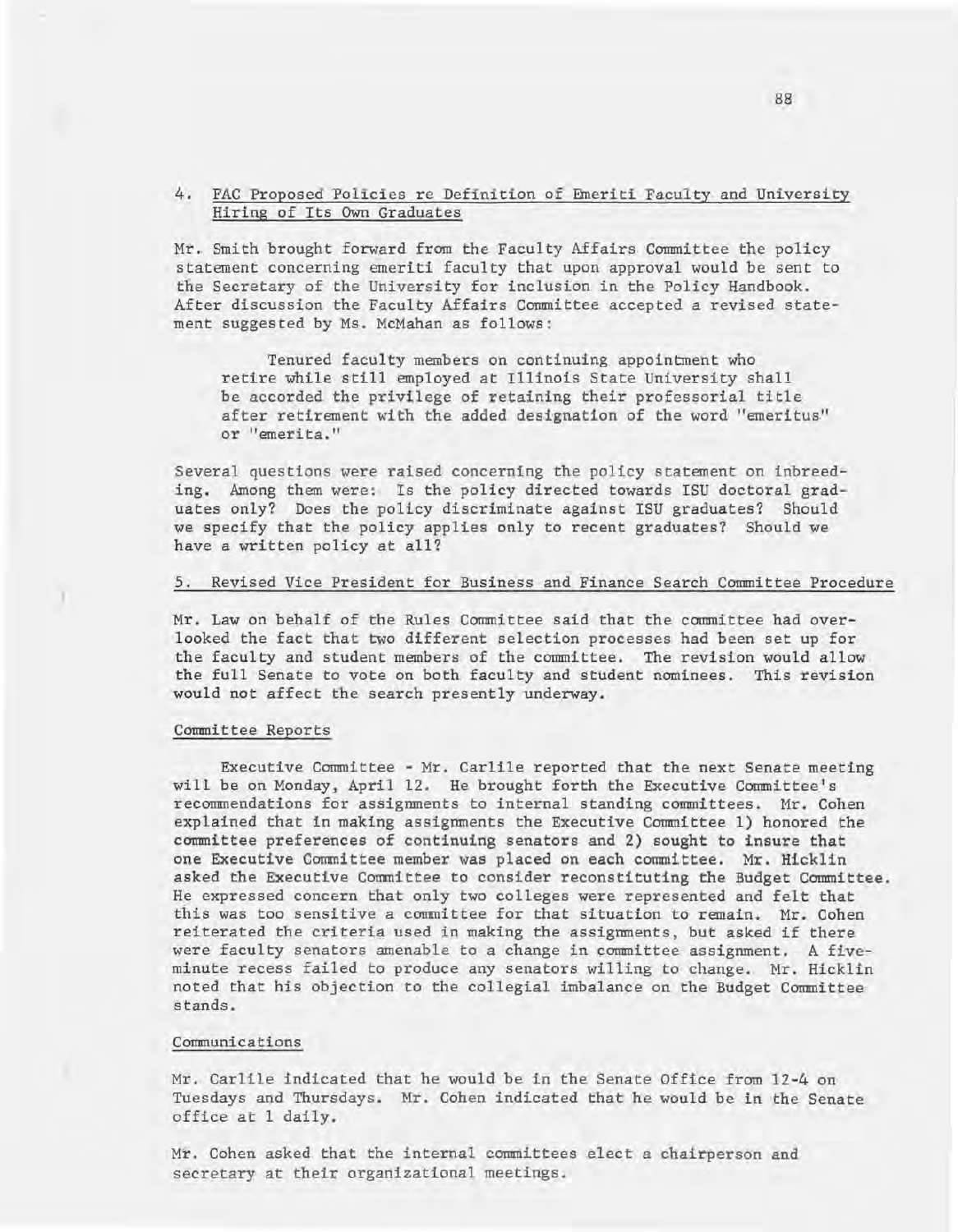Mr. Quane thanked the members of the Senate for the plaque and the resolution.

#### Adjournment

VII, 151 A motion (Kruse, Frisch) to adjourn was approved. The Senate adjourned into organizational meetings of the internal standing committees of the Senate .

For the Academic Senate,

Ira Cohen, Chairperson John K. Boaz, Secretary

JKB:pl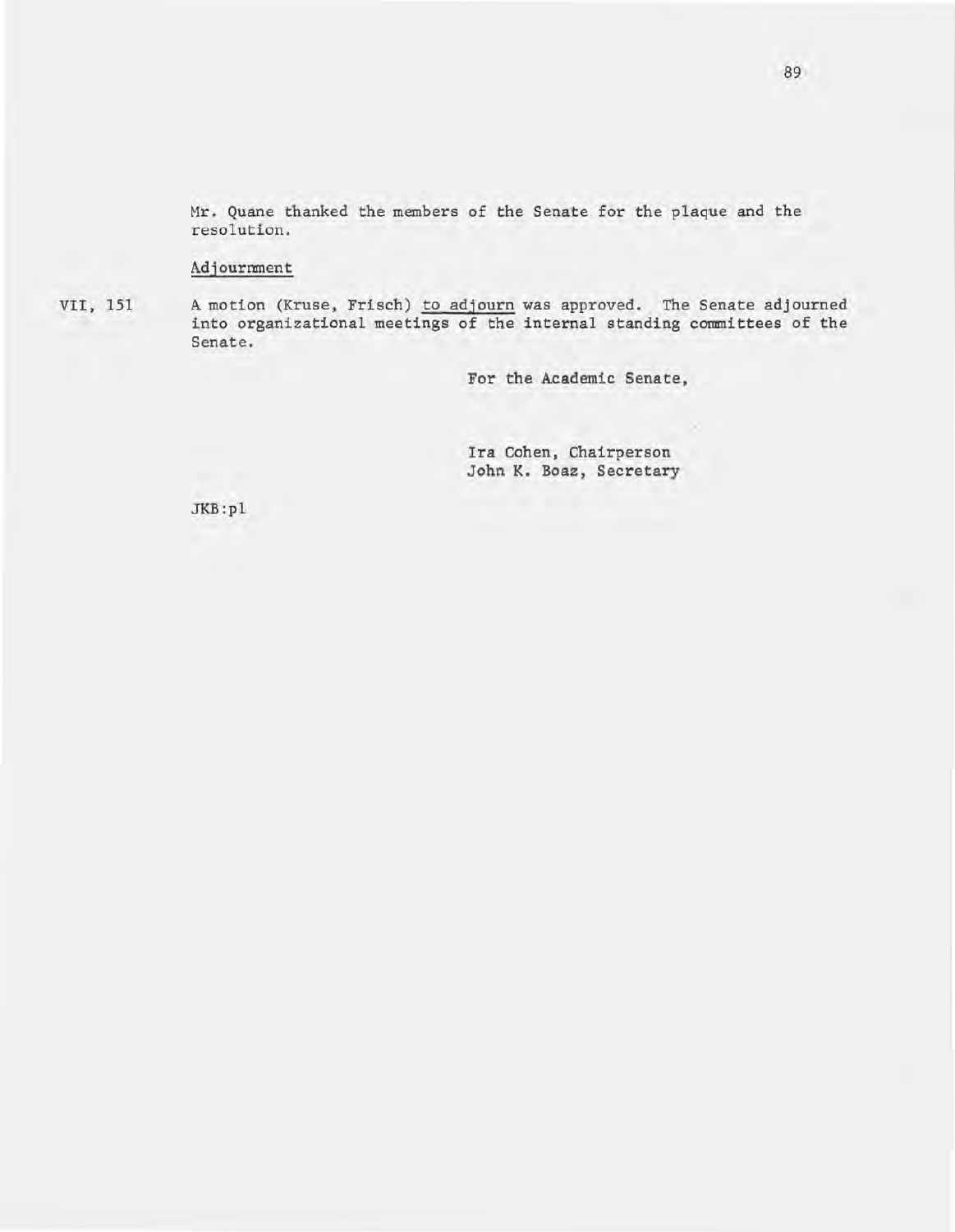Date: March 31, 1976 **Volume No:VII Page: 90** 

|              |                         | <b>VOTE</b> |             |             |             |             |                      |             | VOICE VOTE    |               |         |
|--------------|-------------------------|-------------|-------------|-------------|-------------|-------------|----------------------|-------------|---------------|---------------|---------|
| <b>NAME</b>  | ATTEN-<br>DANCE         | Motion<br>4 | Motion<br># | Motion<br># | Motion<br># | Motion<br># | Motion<br>$\ddot{v}$ | Motion<br># | Motion<br>No. |               | Yes No  |
| Amster       | $\mathbf{A}$            |             |             |             |             |             |                      |             | 142           | X             |         |
| Boaz         | $\overline{P}$          |             |             |             |             |             |                      |             | 143           | $\mathbf X$   |         |
| Campagna     | $\, {\bf P}$            |             |             |             |             |             |                      |             | 144           | $\mathbf X$   |         |
| Cardot       | $\, {\bf P}$            |             |             |             |             |             |                      |             | 145           | $\mathbf X$   |         |
| Carlile      | $\overline{P}$          |             |             |             |             |             |                      |             | 146           | $\mathbbm{X}$ |         |
| Carrol1      | $\, {\bf p}$            |             |             |             |             |             |                      |             | 147           | $\rm X$       |         |
| Cattel1      | P∗                      |             |             |             |             |             |                      |             | 148           | $\bar{X}$     |         |
| Christiansen | $\, {\bf p}$            |             |             |             |             |             |                      |             | 149           | $\mathbf X$   |         |
| Cohen        | $\, {\bf p}$            |             |             |             |             |             |                      |             | 150           |               | $X_{-}$ |
| Collie       | $\, {\bf P}$            |             |             |             |             |             |                      |             | 151           | $\mathbf X$   |         |
| Cook         | $\, {\bf P}$            |             |             |             |             |             |                      |             |               |               |         |
| DeGranpre    | $\, {\bf P}$            |             |             |             |             |             |                      |             |               |               |         |
| DePew        | $\, {\bf p}$            |             |             |             |             |             |                      |             |               |               |         |
| Erickson     | $\overline{P}$          |             |             |             |             |             |                      |             |               |               |         |
| Frisch       | $\, {\bf P}$            |             |             |             |             |             |                      |             |               |               |         |
| Gordon       | $\, {\bf p}$            |             |             |             |             |             |                      |             |               |               |         |
| Heflin       | $\, {\bf P}$            |             |             |             |             |             |                      |             |               |               |         |
| Henry        | $\, {\mathbb P}$        |             |             |             |             |             |                      |             |               |               |         |
| Hickrod      | $\overline{A}$          |             |             |             |             |             |                      |             |               |               |         |
| Jackson      | $\, {\bf P}$            |             |             |             |             |             |                      |             |               |               |         |
| Jesse        | $\, {\bf p}$            |             |             |             |             |             | ٠                    |             |               |               |         |
| ney          | $\overline{P}$          |             |             |             |             |             |                      |             |               |               |         |
| Kruse        | $\, {\bf P}$            |             |             |             |             |             |                      |             |               |               |         |
| Law          | $\, {\bf p}$            |             |             |             |             |             |                      |             |               |               |         |
| Lohr         | $\, {\bf P}$            |             |             |             |             |             |                      |             |               |               |         |
| McMahan      | $\, {\bf p}$            |             |             |             |             |             |                      |             |               |               |         |
| Merriman     | ${\bf P}$               |             |             |             |             |             |                      |             |               |               |         |
| Moonan       | $\, {\bf P}$            |             |             |             |             |             |                      |             |               |               |         |
| Mullen       | $\, {\bf P}$            |             |             |             |             |             |                      |             |               |               |         |
| Natale       | $\mathbf{A}$            |             |             |             |             |             |                      |             |               |               |         |
| Parr         | $\, {\bf p}$            |             |             |             |             |             |                      |             | ×             |               |         |
| Phillips     | $\overline{\mathbf{P}}$ |             |             |             |             |             |                      |             |               |               |         |
| Potter       | $\, {\bf P}$            |             |             |             |             |             |                      |             |               |               |         |
| Quane        | $\, {\mathbb P}$        |             |             |             |             |             |                      |             |               |               |         |
| Reitan       | $\, {\bf p}$            |             |             |             |             |             |                      |             |               |               |         |
| Rhodes       | $\overline{P}$          |             |             |             |             |             |                      |             |               |               |         |
| Searight     | A                       |             |             |             |             |             |                      |             |               |               |         |
| Smith        | $\, {\bf P}$            |             |             |             |             |             |                      |             |               |               |         |
| Tarrant      | $\, {\bf P}$            |             |             |             |             |             |                      |             |               |               |         |
| Upton        | $\, {\bf p}$            |             |             |             |             |             |                      |             |               |               |         |
| Vybiral      | $\, {\bf P}$            |             |             |             |             |             |                      |             |               |               |         |
| Weseman      | $\, {\bf P}$            |             |             |             |             |             |                      |             |               |               |         |
| Wilson       | $\, {\bf P}$            |             |             |             |             |             |                      |             |               |               |         |
| $Yr$ 1g      | $\, {\bf P}$            |             |             |             |             |             |                      |             |               |               |         |
| Tuggle       | $\, {\bf p}$            |             |             |             |             |             |                      |             |               |               |         |
| Gamsky       | $\mathbf{P}$            |             |             |             |             |             |                      |             |               |               |         |
| Morris       | $\overline{P}$          |             |             |             |             |             |                      |             |               |               |         |
| Horner       | $\rm P$                 |             |             |             |             |             |                      |             |               |               |         |
| Budig        | $\, {\bf P}$            |             |             |             |             |             |                      |             |               |               |         |
|              |                         |             |             |             |             |             |                      |             |               |               |         |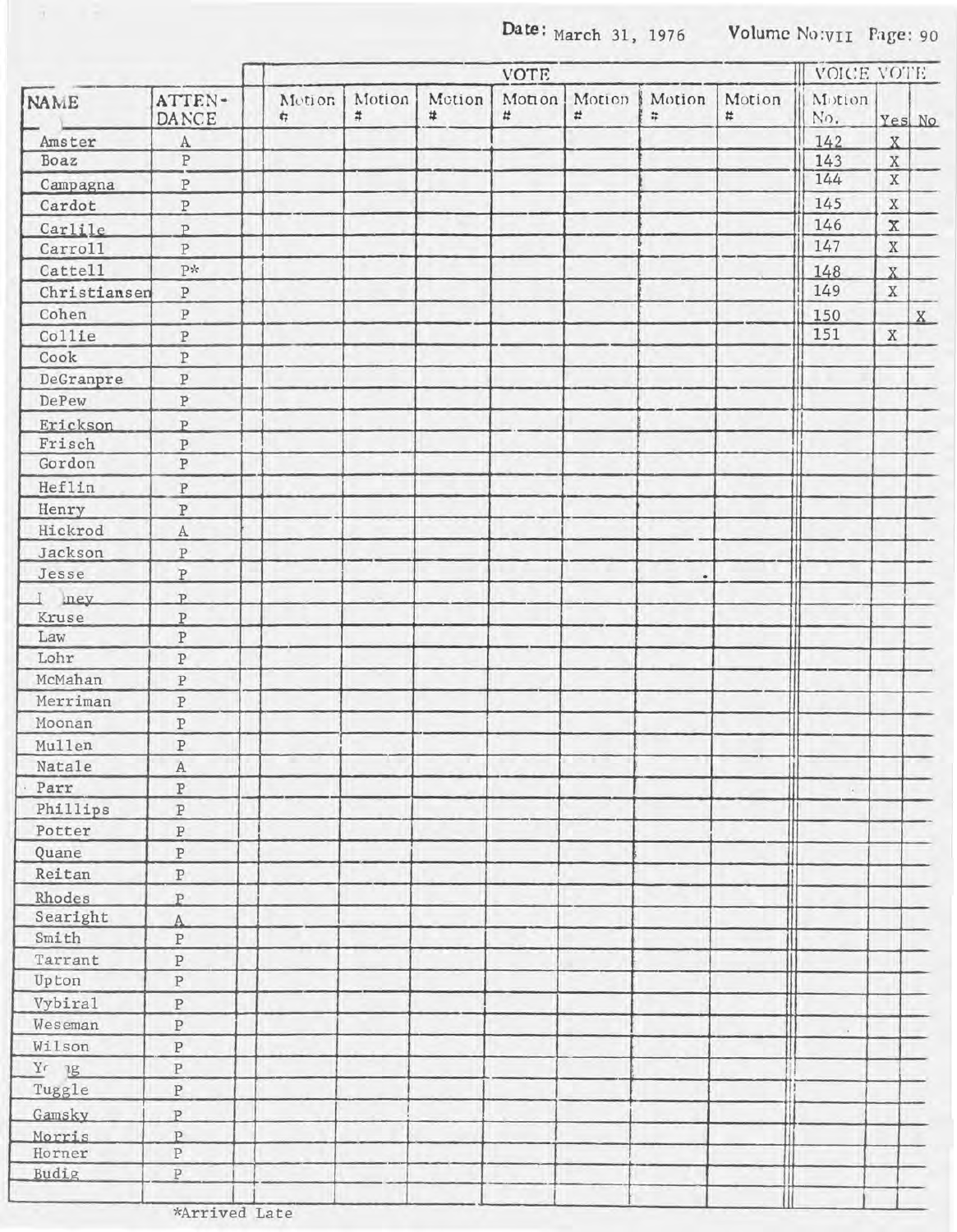# **Illinois** State University

Office of Student Affairs

To: Members of the Academic Senate

From: Neal Gamsky Vice President and Dean of Student Affairs

Re: Information on Rites of Spring

March 31, 1976

A "Rites of Spring" activity has been tentatively approved for Friday, April 30, 1976. The suggested time period is 3:00 PM to 9:00 PM. The date and time were recommended by a student committee and an effort was made to minimize disruption of the academic program. Nevertheless, a certain degree of interference and inconvenience to some classes and the library is likely to occur.

This matter is being brought to the attention of the Senate at this time in order to give Senators an opportunity to raise questions and obtain additional information if they wish. No formal action by the Senate is necessary.

sl

Normal-Bloomington, Illinois (309) 436-5451

506 DeGarmo Hall Normal, Illinois 61761